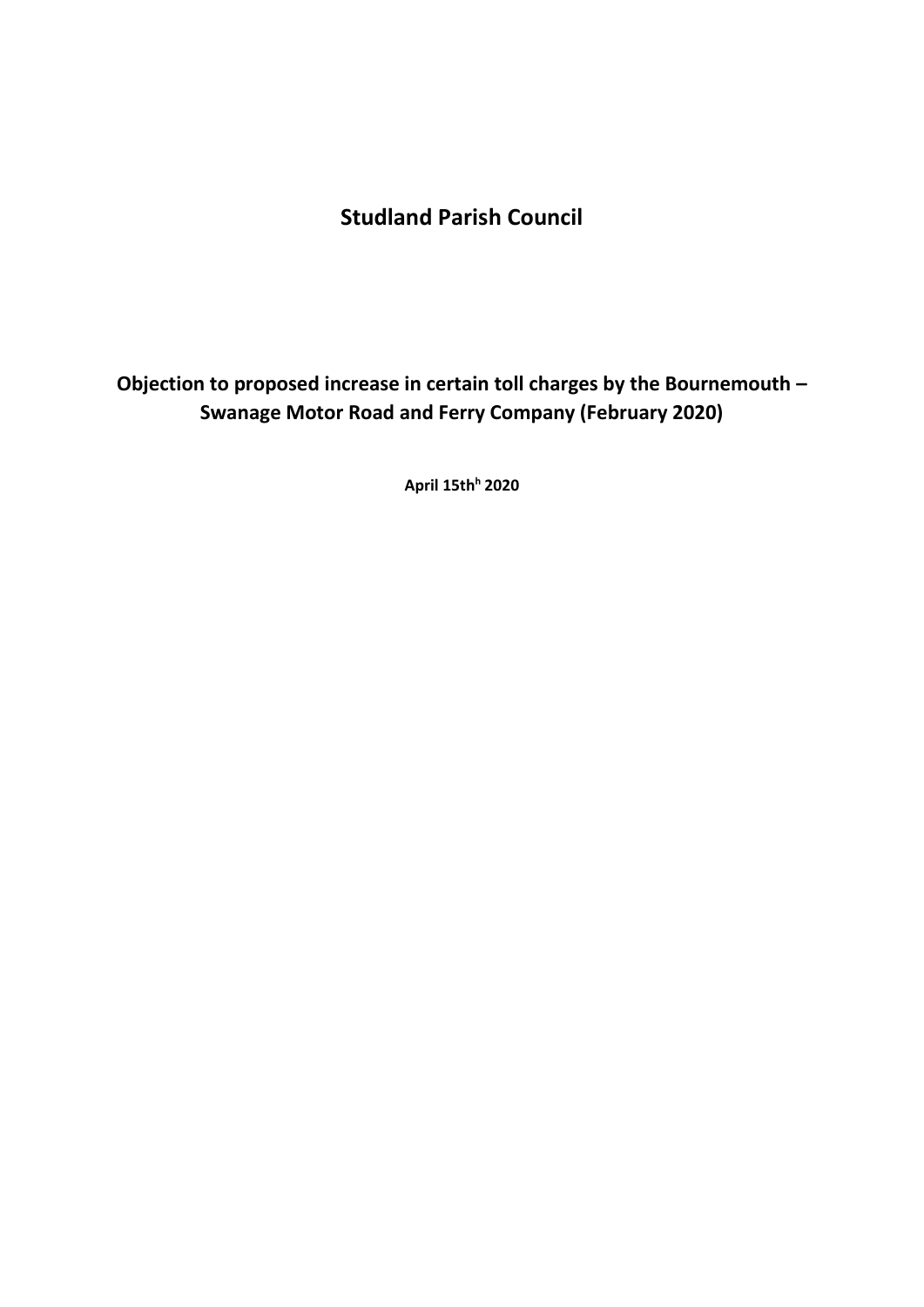# **Contents**

- **Summary**
- **Supporting comments and analyses.**
	- o **1. 12-year projection of toll increase levels and company finances**
	- o **2. Ferry Reserve Fund (FRR)**
	- o **3. RPI / CPIH**
	- o **4. Asset re-evaluation**
	- o **5. Bond yields**
	- o **6. Funding of replacement ferry**
	- o **7. Dividends and Profitability**
	- o **8. Environmental concerns**
	- o **9. Sandbanks Ferry Ticket Card (SFTC) / Passes**
	- o **Appendices:**
		- **1. Residents discounts and the Dartford Crossing charge**
		- **2. How does the financial circumstances of the Fairacre Group Ltd impact on the Ferry Company?**
		- **3. Table: Fairacres Group and Ferry Company financials 2008 - 19 (shown separately)**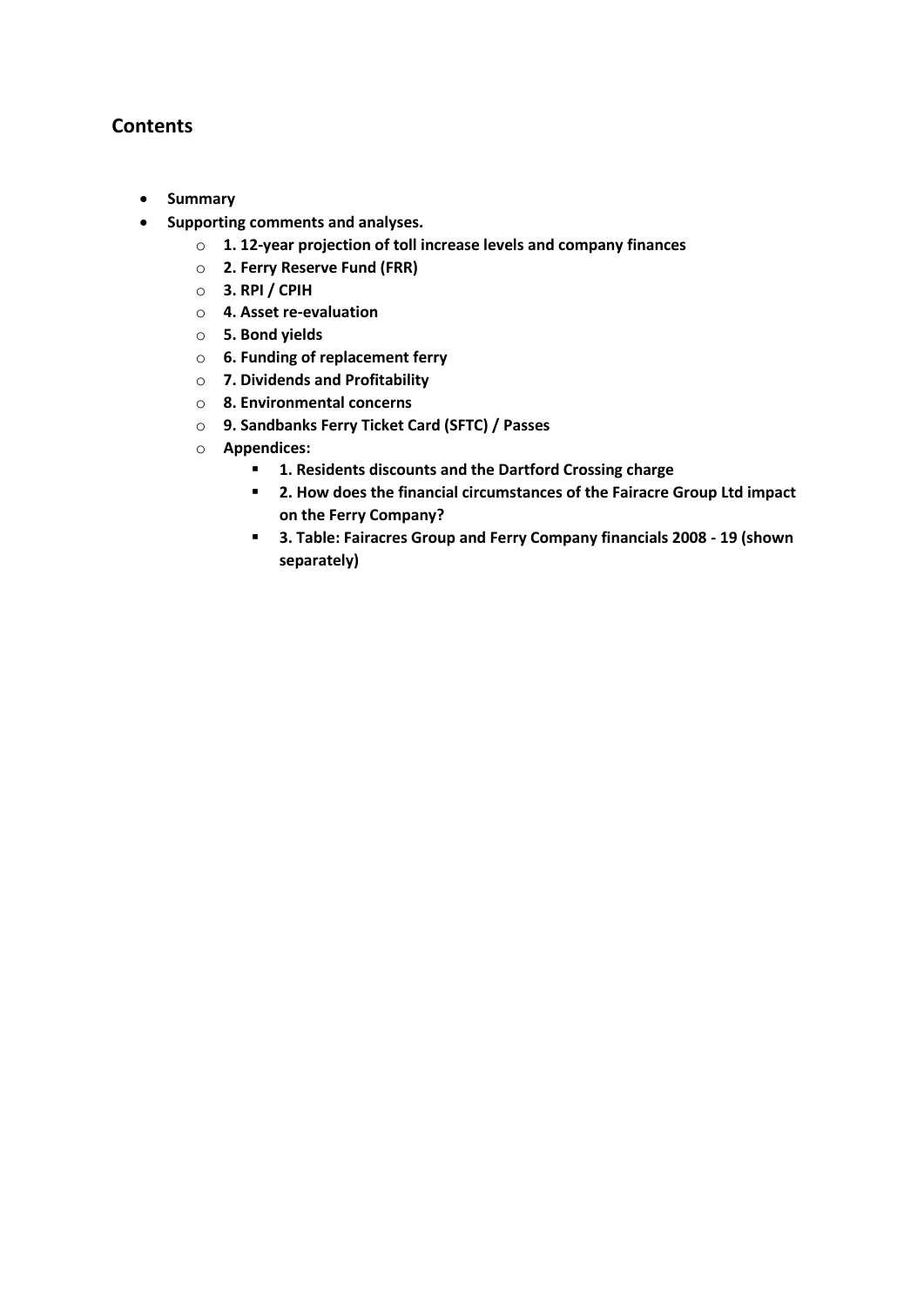# **Summary**

- The report by the Inspector into the 2018 toll increase application (Report DPI/G1250/18/10) proposed that the Secretary of State refuse to make a Tolls Revision order because he found that:
	- o There was no confidence that the then proposed increases would be utilised to procure a new ferry, or that the ferry replacement reserve (FRR) would be safeguarded
	- $\circ$  The then proposed toll increases would lead to annual revenues greater than those needed for the Ferry Company to meet its statutory requirements
- Our contention is that the February 2020 application by the Ferry Company does not answer these issues:
	- $\circ$  The application by the Ferry Company shows no method for safeguarding funds for purchasing a new ferry: indeed, there are no guarantees shown to stop the Fairacres Group using cash generated by the Ferry Company to fund the other activities of the Fairacres Group, rather than creating a properly funded replacement reserve fund.
	- o The underlying profitability of the Ferry Company over recent years remains very high, with profits before tax of 50%, and dividends payable to Directors of 25% of revenues: exceptionally high levels by any standard, and far greater than needed to meet its statutory requirements
	- $\circ$  The proposed method for toll increases increases linked to RPI over a 12 year period up to a specified amount – remove all scrutiny over the Ferry Company's finances and operations: there is no guarantee that come 2032 the funds will be available; or that the Ferry Company will simply state that another date further in the future will need to be set because the funds had not been generated: e.g. because the Fairacres Group had transferred funds identified for the FRR to finance its other operations.
- Analysis of the Ferry Company and Fairacres Group finances show:
	- $\circ$  Tolls are already sufficiently high to enable the Ferry Company to meet its statutory requirements.
	- o A more dedicated and secure method is needed for safeguarding the FRR: such as creating an escrow account or trust fund.
	- o The assets of the Ferry Company should be revalued as they are currently set at an artificial, misleading and excessive amount (this is important in determining the actual return on net asset value), understating the returns quoted by the Ferry Company.
	- $\circ$  RPI is an incorrect measure to use as the Government is about to modify it and will be utilising CPIH, which consistently reports a lower level of inflation to RPI.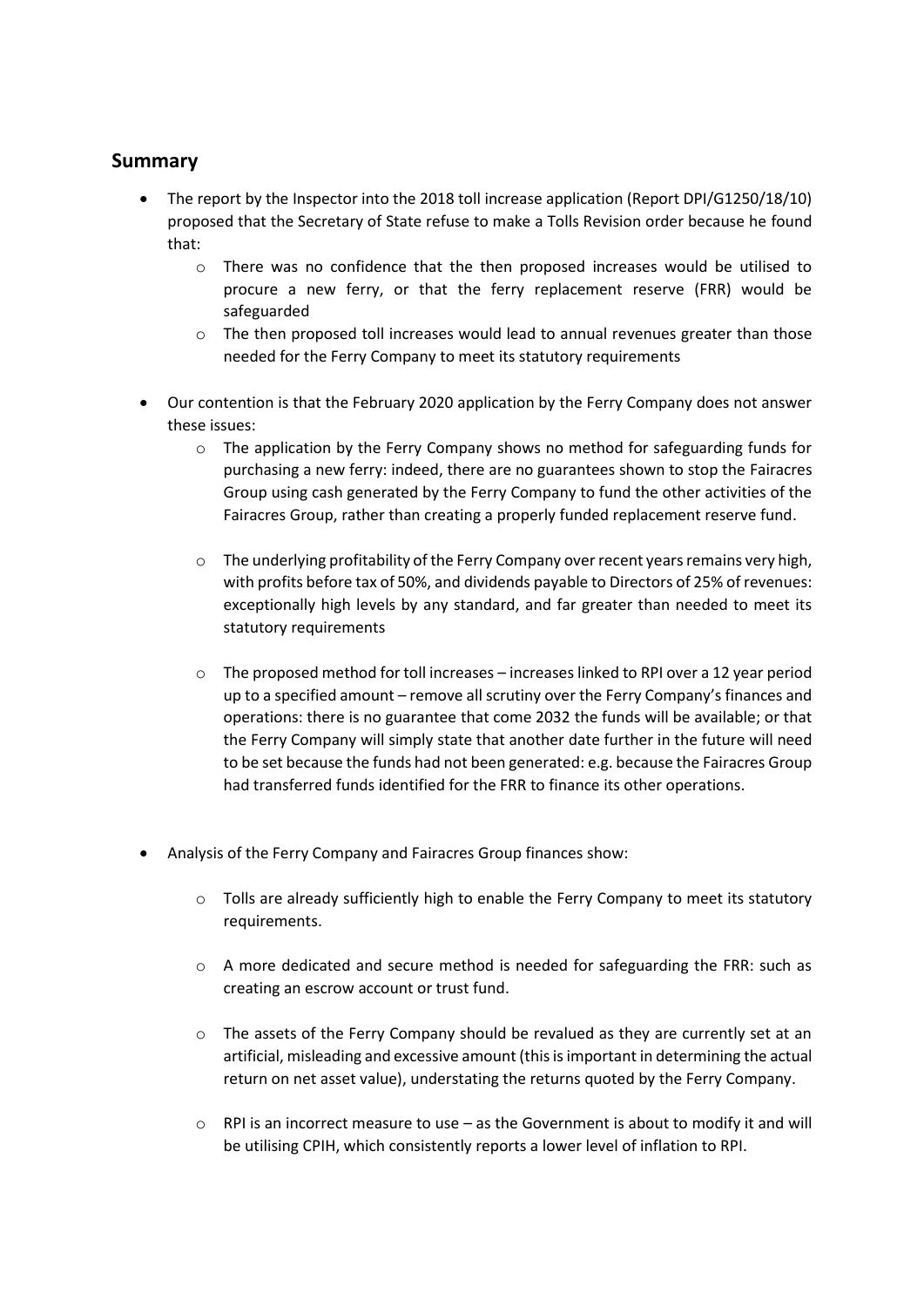- o In addition, as is the practice in most regulated businesses, funding of the new proposed ferry should primarily come from third party funding, so that it is the future users – rather than the current – who will be paying. The Fairacres Group needs to reexamine its capital structure to enable this. It has plenty of time in which to do so over the next 10 to 12 years. This further indicates no need to raise fares at this stage.
- We therefore object to the toll increase application and argue that current toll levels are as stated in the 2018 Inspectors report – more than adequate to enable the Ferry Company to meet its statutory requirements to operate the ferry and meet its running costs, plus allocate sufficient funds to a dedicated FRR.

*We therefore call on the Secretary of State to reject the application from the Ferry Company, and to refuse to make a Tolls Revision order*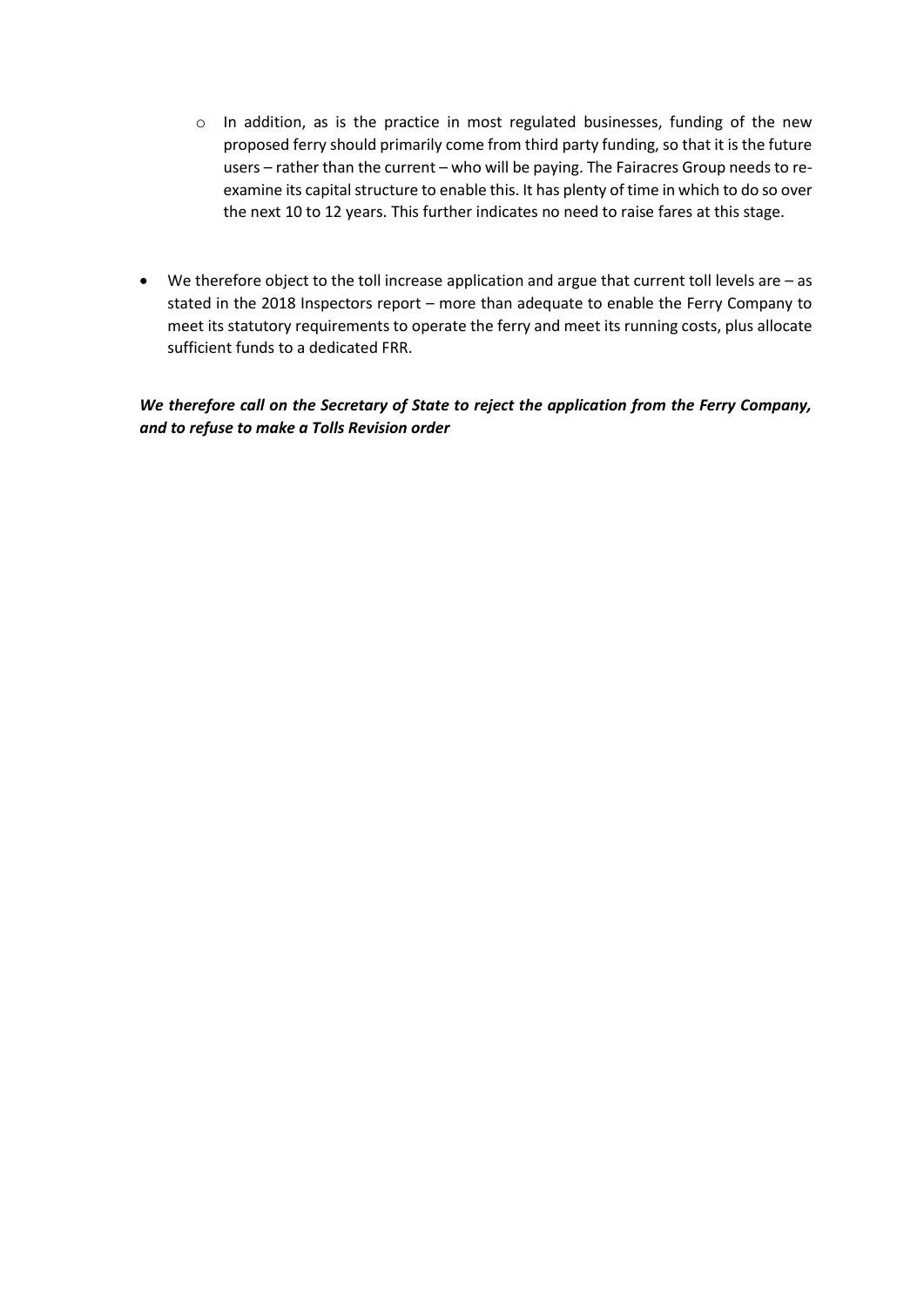# **Supporting comments and analyses**

# **1. 12-year projection of toll increase levels and company finances:**

Our objections to the 12-year period are that:

- It removes scrutiny of the Ferry Company's plans and finances for 12 years: we would be unable to see if the Ferry Company was creating a proper reserve fund for a new ferry, or simply using the cash generated for this purpose to fund other parts of the Fairacres Group business, as has happened throughout the past following previous toll increase applications
- Come 2032 the Ferry Company may say they do not have the finances available for a new ferry, and simply give yet another date for its replacement: e.g. 2040. Remember that the depreciation period of the ferry was originally set at 23 years and is now set at 40 years. What confidence is there that the Ferry Company will not continue its past policies?
- A 12-year projection is a meaningless spread sheet exercise where most assumptions are likely to change materially over the time frame. A five-year set of projections with Best, Worst and Most Likely outcomes and a clear and rational set of assumptions behind each would be much more meaningful in terms of determining what might be a realistic and sustainable set of future financial operating results
- *Proposal:* reject the 12 year period of review; instead request a shorter period, no longer than 5 year**s**

# **2. Ferry Reserve Fund (FRR):**

- The Ferry Replacement Reserve (FRR) stood at £2.496m in 2008. Since then the Ferry Company has justified various toll increases to fund the increase in the reserve. What has happened to the revenues generated by the higher fares? We know that the Ferry Company has utilised the increases to fund exceptionally high levels of profitability, exceptionally high levels of dividends, and to subsidise other parts of the overall Fairacres Group. The Ferry Company should now fund the FRR with all the promised contributions to the FRR, backdated, going back at least 12 years to 2008.
- Ferry replacement reserve (FRR): this is a meaningless and arcane accounting concept. Unless there are restrictions in terms of distributions of the shareholders' funds apportioned to the FRR that are incorporated into the Articles of Association of the Company (to the extent they can be), there is nothing to stop these funds being paid to shareholders by a future Board of Directors.
- Escrow account/trust fund : if any form of prefunding of a new ferry is to be considered within the Company through a FRR, or similar, it should be on the basis that an asset should be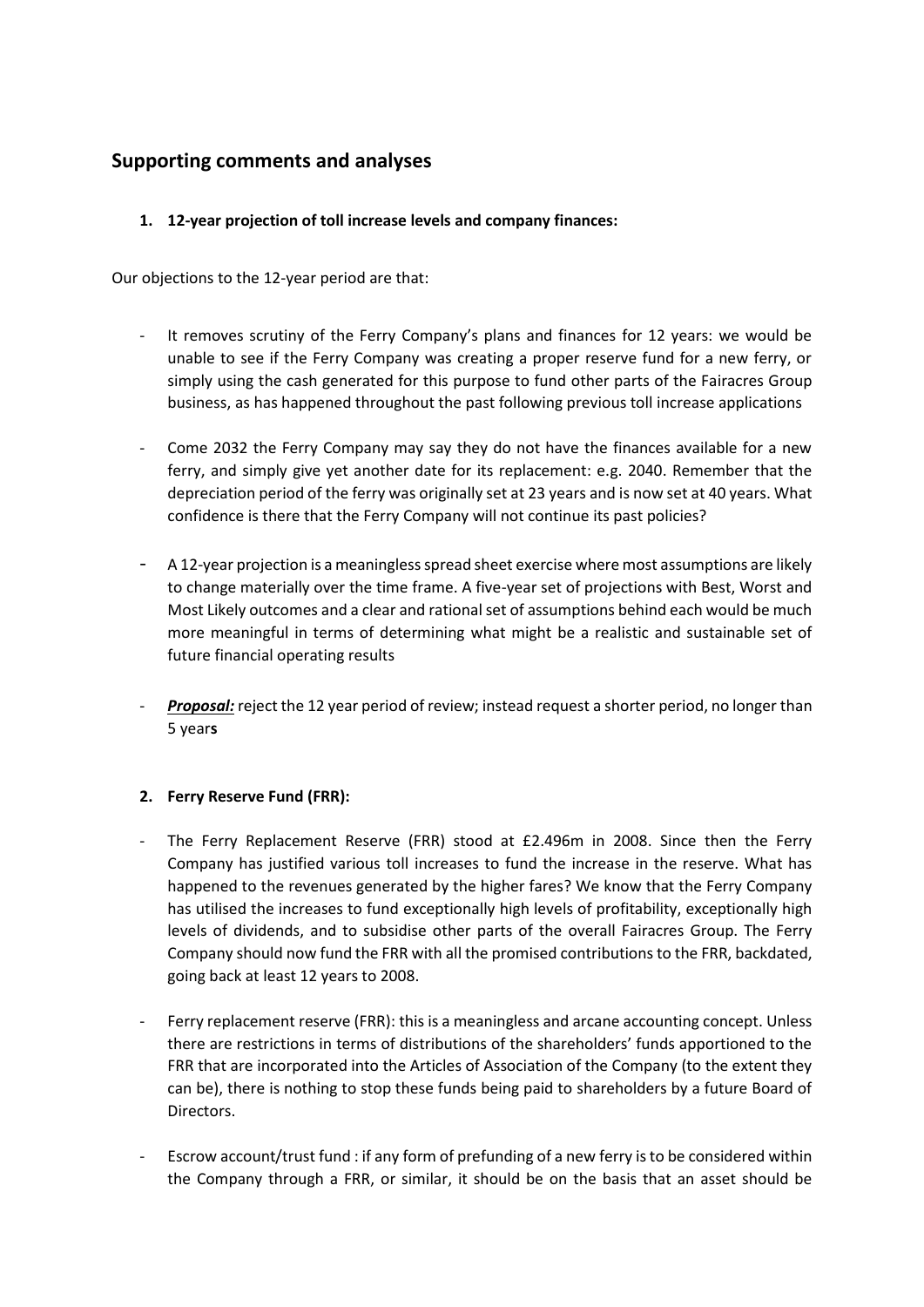ringfenced rather than a meaningless proportion of shareholders' funds. The most effective way of doing this would be to place the designated funds, in cash, in each year into a trust fund. The trustees of the trust fund could be appointed from the local community or a professional trustee company used e.g. Law Debenture. Assets of the fund would be invested through a leading fund manager in Sterling investment grade corporate bonds with a maturity matching the ferry replacement date i.e. 2032.

- *Proposal***:** mandate that the Ferry Company create an Escrow account, or Trust Fund, under scrutiny, as indicated above, as real protection for the Ferry replacement fund.

# **3. RPI / CPIH:**

We have two objections to the proposal to link increases to the level of RPI:

- If it were appropriate to apply any indexation, CPIH not RPI should be used. RPI is to be downgraded by the UK Statistics Authority following review by the Lords Economic Affairs Committee in January 2019 (see [https://www.parliament.uk/business/committees/committees-az/lords-select/economic.](https://www.parliament.uk/business/committees/committees-az/lords-select/economic)) and recommendation to the Chancellor of the Exchequer, which he has accepted. RPI is considered to be an inappropriate measure of inflation. CPIH is usually between 0.7% pa and 0.8% pa below RPI. Regulators such as Ofgem have switched from RPI to CPIH.
- The Ferry Company total operating costs represent only about two thirds of revenues: it is therefore inappropriate to link RPI increases: only half of the increase can be justified to fund increases in operating costs. Therefore, if the RPI or CPIH were 3%, the justifiable increase can only be 2.0%
- *Proposal***:** reject RPI in favor of CPIH

# **4. Asset re-evaluation:**

- The Ferry Company argues that annual return on net asset value is an important measure of the financial viability of the business as an investment opportunity. However, our view is that the net asset value has been artificially inflated by the company and needs a revaluation.
- Asset valuation: the assets should be valued on a replacement cost, alternative use or thirdparty sale basis. The value of land, roads and slipways is shown on the 2019 accounts at £11.5 million versus a cost figure of £140,000. At the public inquiry in 2018, a construction engineer opined that the cost of re-building the road to the ferry should be no more that £3 million. It is difficult to see how the balance of the assets can possibly equate to £8.5 million.
- **Proposal:** commission appropriate professionals to conduct an independent review of the value of assets of the Ferry Company.

#### **5. Bond yields:**

- In para 3.3.2 of their submission the Ferry Company quote Ibbotson and Associates as stating that annual average returns on low risk bonds is 6.1%. The Ferry Company argues that they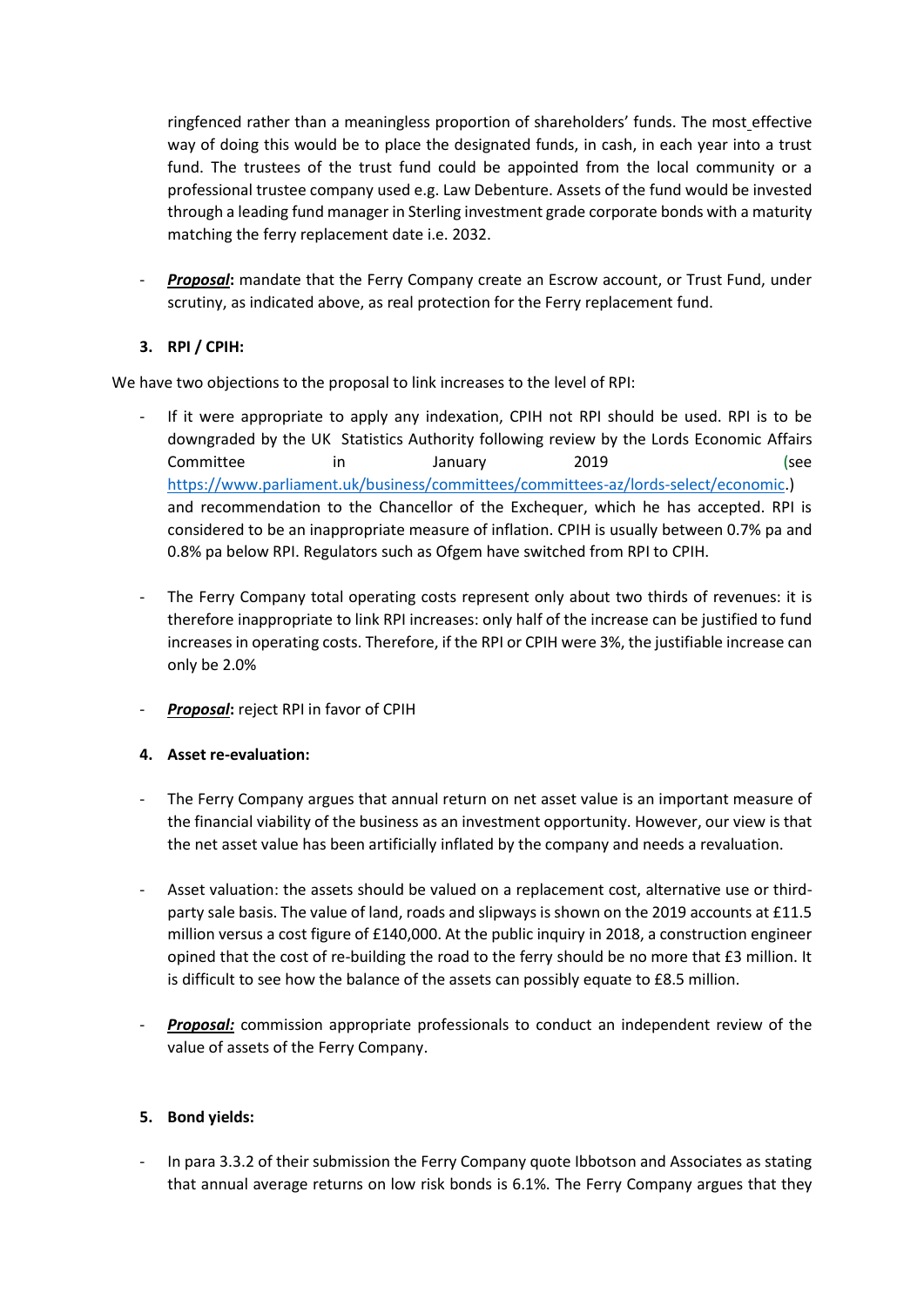should have a higher rate of return for running the ferry. However, in today's markets, 6% is an unrealistic expectation, and a figure closer to 4 - 5% is more realistic. Regulators such as Ofgem and Ofwat have opted for a weighted average cost of capital (WACC) as the appropriate measure for calculating allowed revenues for regulated assets.

- *Proposal***:** utilise WACC as the appropriate measure for calculating allowable revenues

### **6. Funding of replacement ferry:**

- A major question is: who should fund a new ferry? Existing passengers, or the future ones who will benefit from a new ferry?
- Financing a replacement ferry our understanding is that under its Acts of Parliament, the Company can borrow up to £5 million. This would represent some 40% of the projected cost of a new ferry in 2032, or around 60% of the cost if it was replaced over the next couple of years. This borrowing should be capable of being provided by bank or lease company finance despite Handelsbanken's comments to the contrary if appropriate security arrangements are put in place.
- Given that the borrowing limit in the Acts of Parliament were set many years ago, there should be no inherent reason why the Acts of Parliament could not be amended to allow for a higher borrowing limit – they have been amended twice in the past and there is plenty of time to do so before the proposed replacement date as well as justification i.e. the increased cost of ferry replacement due to inflation.
- In its proposals for a toll increase the Company has said '*The Ferry Company owners have committed voluntarily to ensuring the Ferry Company is loaned the required funds when required and to acquire and bring into operation a suitable, newly built replacement vessel for the current ferry, Bramble Bush Bay, by the time it reaches the end of its useful life'*. It is thus unclear why any pre-funding is required now or immediately before the new ferry is ordered.
- If the current capital or borrowing structure of the Fairacres Group does not support third party financing of a new ferry for some reason, then it should be reconfigured to make sure that it does – again there is plenty of time to do this in advance of the proposed ferry replacement date. There is no reason why users should pay for an inefficient capital structure or provide cross subsidies for other businesses within the Fairacres Group. The equity required for a new ferry should be provided by the equity holders, who should be rewarded appropriately when they have invested the capital but not before.
- If the current Directors are unwilling to commit the necessary funds for a new ferry, then new investors should be given that opportunity, if necessary, under new management and ownership. The Ferry Company is highly profitable and would be very attractive to investors.
- *Proposal***:** the primary source of funding the new ferry should be borne by future users, and not the existing users, and should come from borrowing (as with other regulated companies).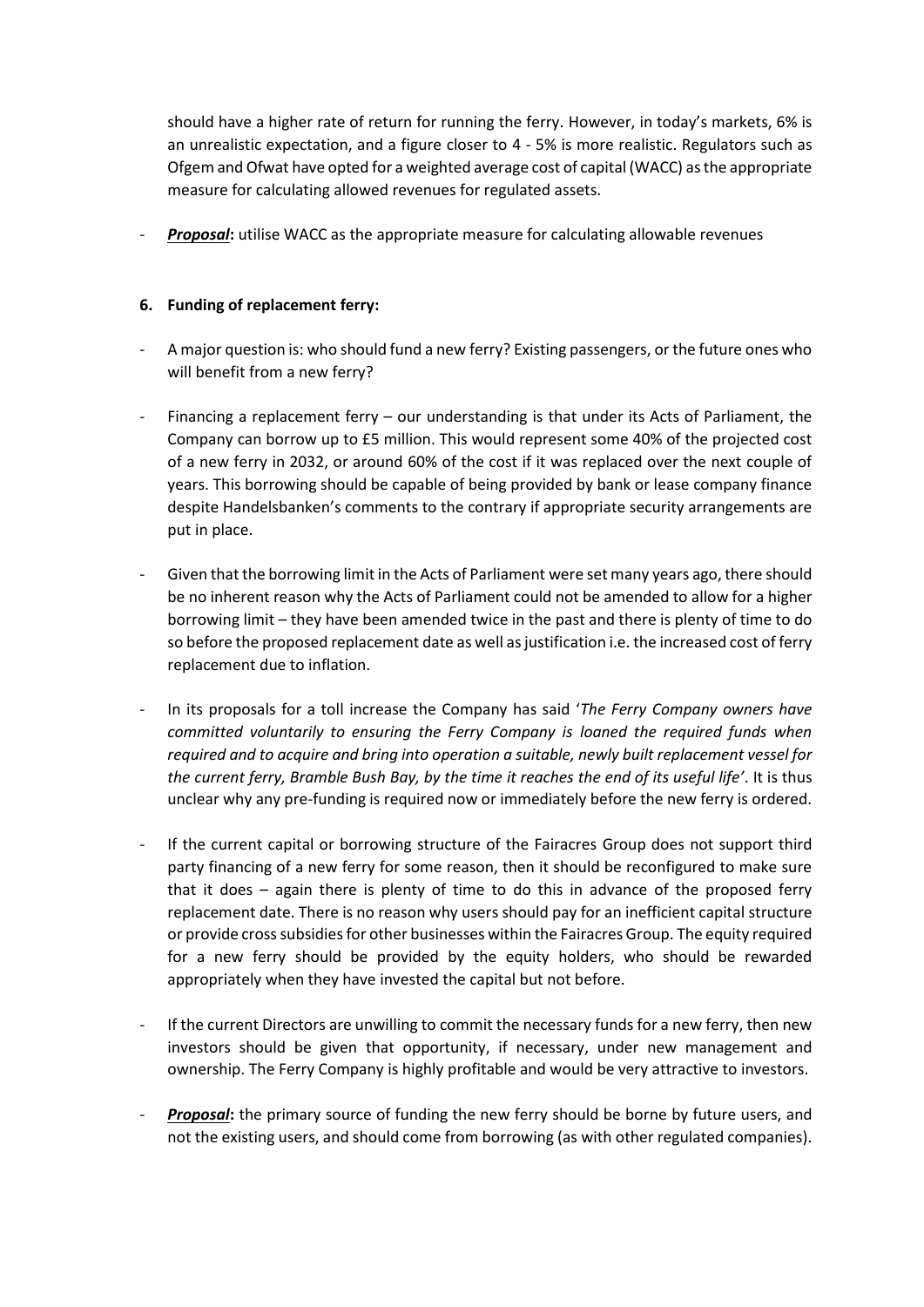### **7. Dividends and Profitability:**

Appendices 4.1 and 4.2 of the Ferry Company submission show:

- Profitability after tax to be exceptionally high: an average of 19.1% over the 12-year period to 2032 if no toll increases are applied, and 36.9% over the 12 year period to 2032 if toll increases are applied
- Dividends also to be exceptionally high, equivalent to one-quarter of all revenues: they will be an average of 26.8% of turnover over the 12-year period to 2032 if no toll increases are applied, and 23.6% over the 12-year period to 2032 if toll increases are applied
- We believe the forecast levels of dividends as a percentage of total net assets to be understated: they are shown to be 5.5% p.a. with no toll increase, and 4.9% p.a. if there is a toll increase. However, we believe that a revaluation of net assets would show them to be grossly overstated: the assets should be valued on a replacement cost, alternative use or thirdparty sale basis. The value of land, roads and slipways is shown on the 2019 accounts at £11.5 million versus a cost figure of £140,000. At the public inquiry in 2018, a construction engineer opined that the cost of re-building the road to the ferry should be no more that £3 million. It is difficult to see how the balance of the assets can possibly equate to £8.5 million. If assets were to be more correctly revaluated to a lower level, then dividends as a per centage of net assets will appear much higher.
- **Proposal**: the profitability of the Ferry Company shows there is no need for an increase in tolls for it to meet its statutory objectives.

#### **8. Environmental concerns: Diesel versus Electric**

- The Ferry Company does not make it clear whether a replacement ferry would be electric, electric diesel, or diesel. One of its papers (CF Bramble Bush Bay: Planned Maintenance and Replacement Costing) dated 28<sup>th</sup> March 2019, discusses some of the pros and cons of the various options.
- The issue is: given the Government's objectives of reducing the volumes of CO2 gases and going carbon neutral, plus Dorset Council's declaration of a Climate Emergency, any option for a replacement ferry that includes any aspect of diesel cannot be conceivable. It would be a very strange situation if drivers, compelled by the Government to move to non-petrol / diesel vehicles, had to board a diesel driven ferry.
- We call on the Ferry Company to make a clear and unambiguous statement that a replacement ferry would have no petrol or diesel component, and that its emissions would be in line with Government and Dorset Council targets.
- **Proposal:** the Ferry Company must commit to the new, replacement ferry having zero / very low emissions, most likely to be gained by being electric and not diesel or petrol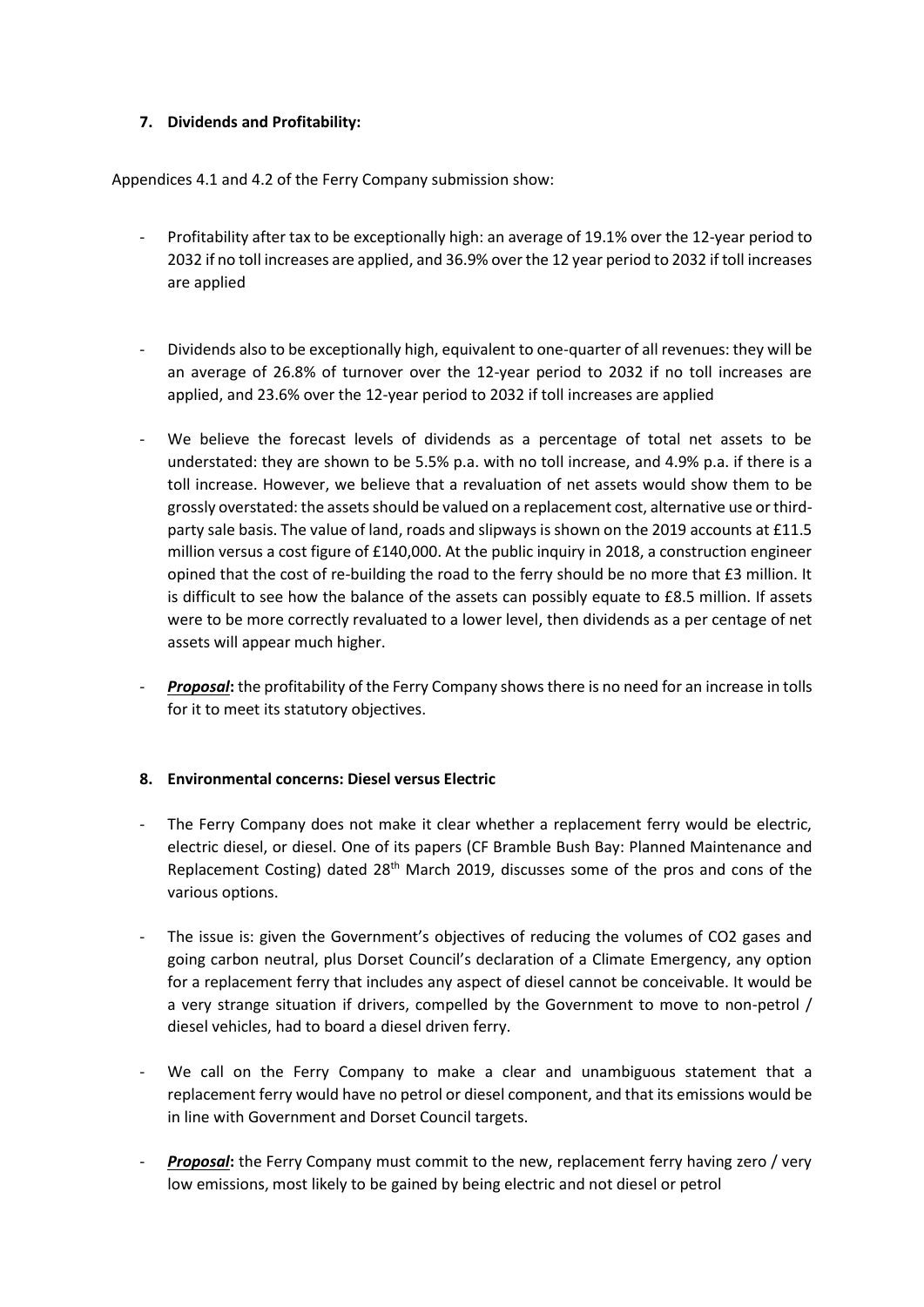#### **9. Sandbanks Ferry Ticket Card (SFTC) / Passes**

- There is a significant difference in types of users of the ferry: on one hand, there are residents of Studland and the wider Isle of Purbeck (and businesses based there) for whom the ferry is an *essential* means of transport to reach Poole, Bournemouth and beyond, for work, for shops, for hospitals, etc; and then there are tourists / day trippers, for whom use of the ferry is *discretionary*.
- We welcome the extension of the book ticket scheme which enables local residents and businesses to buy numbers of books of tickets at discounts. However rather than extending this scheme, at current prices, to only April 2021, we argue that it is necessary that current discounts and prices are extended to the end of the current toll increase application process: i.e. to 2032. This is because the use of the ferry is essential: it is not a "nice to have". The only alternative to the ferry for Studland residents is the long drive round Poole Harbour via Wareham, which is more costly, more time consuming, and more environmentally unfriendly.

An example of an alternative to an extension of the book ticket scheme is provided by the Dartford – Thurrock toll. This enables local residents unlimited journeys for £20 a year. The details of the scheme are available on the internet: see Dartford Crossing local residents' scheme. Discounts are available for locals who are resident and pay council taxes to either Dartford Borough Council or Thurrock Council. The discounts are for one vehicle only; evidence must be provided: e.g. documents of ownership (V5C), vehicle details, a current Council tax bill that matches the address of the application, recent utility bills.

*Proposal***:** to extend the current book scheme at today's prices to 2032; or to introduce a scheme similar to the Dartford Crossing residents' discount scheme.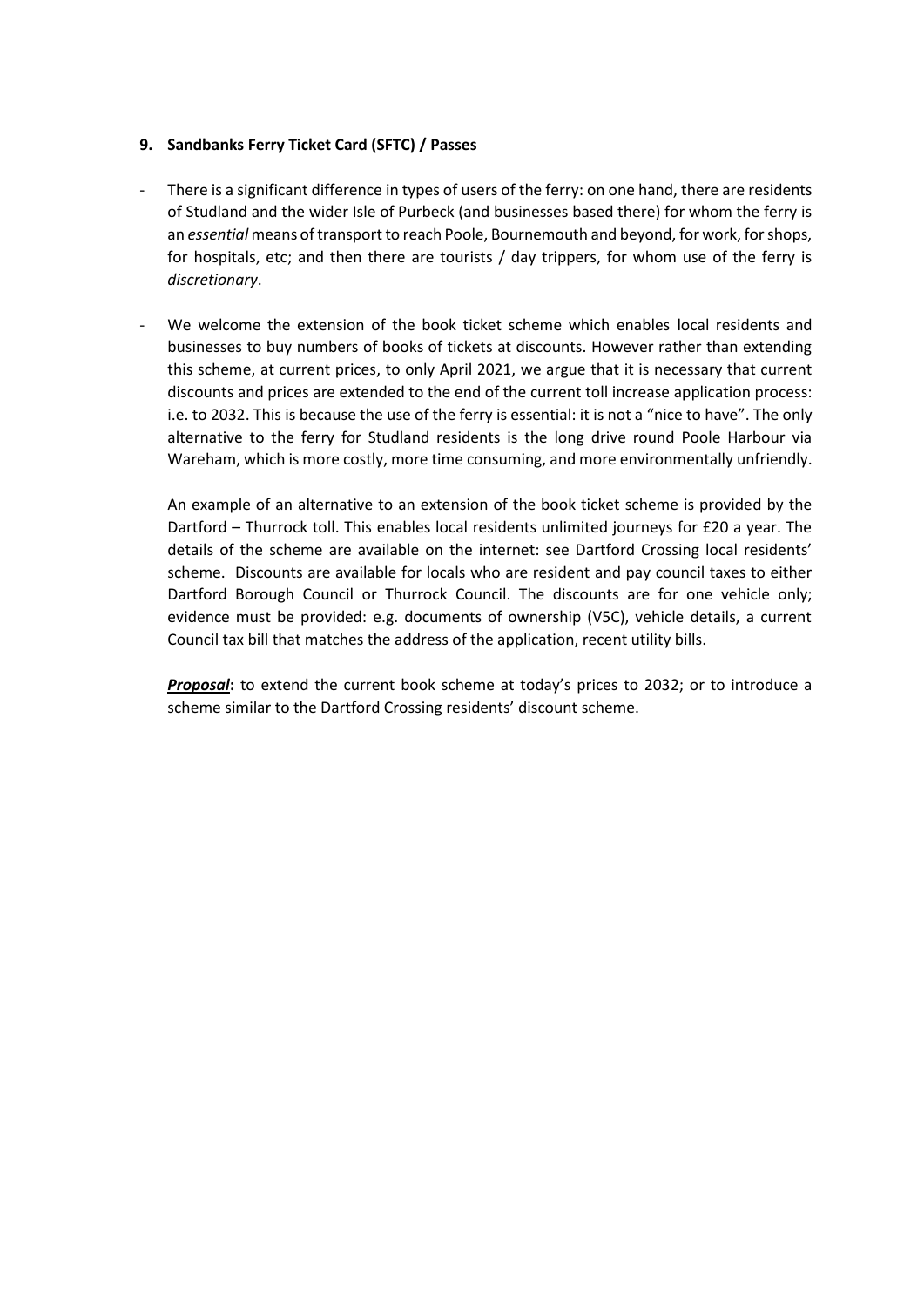# **Appendix 1: Discounts for local residents: the Dartford Crossing**

Use of the ferry is essential for local residents in Studland – for access to work, hospitals, shops, etc. in Bournemouth and Poole: it is not a "nice to have". An option to extending the current book bulk buying scheme to 2032 is provided by the Dartford Crossing (see [https://www.gov.uk/pay-dartford](https://www.gov.uk/pay-dartford-crossing-charge/charges)[crossing-charge/charges\)](https://www.gov.uk/pay-dartford-crossing-charge/charges).

Local residents in Dartford and Thurrock can either:

- Pay £20 a year to use the Dartford Crossing as many times as they like
- Pay £10 for 50 crossings, plus 20p for each additional crossing

This is instead of the normal fare of £2.50 a time for each crossing.

To obtain these discounts, local residents must set up a standard or commercial account showing:

- Their personal details, or company details
- Details of each vehicle being registered
- A debit or credit card

Discounts are given for only one vehicle; applications are online and require

- Vehicle details
- A current Council Tax bill that matches the address of the application
- Proof of residence in Dartford or Thurrock e.g. gas or electricity or water bills that are less than 3 months old, bank or credit card statements that are less than 3 months old, income support book, rent document, or driving licence
- Proof your vehicle is registered in Dartford or Thurrock e.g. copy of V5C vehicle registration
- Debit or credit card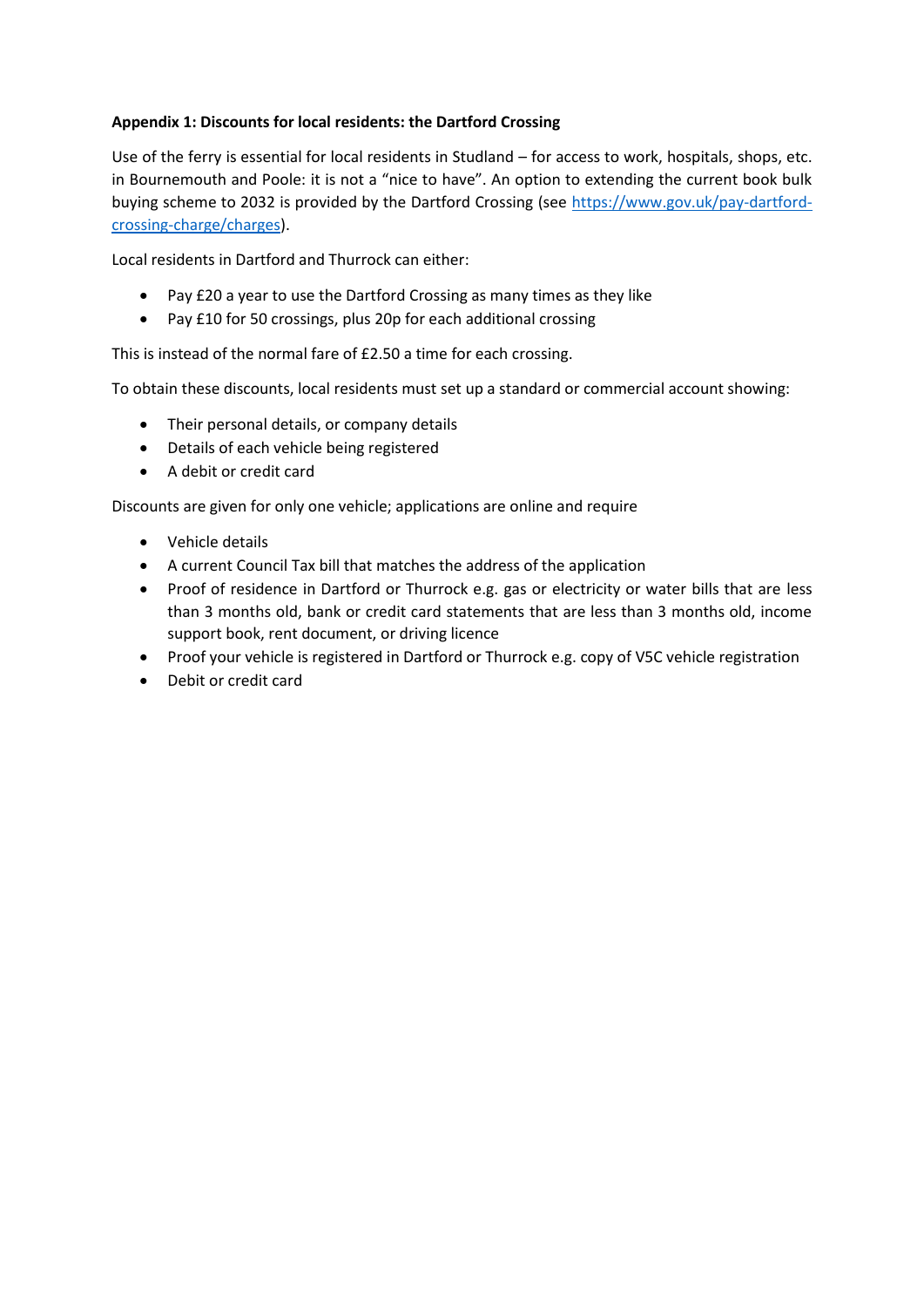# **Appendix 2**: **How does the financial circumstances of the Fairacres Group Ltd impact on the Ferry company?**

We have assessed the financial situation of the Ferry company and its relationship with the owner the Fairacres Group Ltd (FG). It is felt that the ferry company is being prejudiced by the other business activities of the owner. In order to undertake this analysis, we have summarised the trading results of both undertakings for the years from 2008 – 2019. We have gone back to 2008 as at that time the Directors of FG decided to diversify and consider other business opportunities in addition to the ferry and its property interests.

We have obtained information as follows:

- Companies House for the accounts of Fairacres Group Ltd
- Ferry accounts are not in the public domain so the headline net profit before tax (NPBT) has come from the FG Directors Report.
- Dividends paid by the Ferry company since 2012 have come from information submitted to the Public Inquiry in 2018**.**
- Have estimated 2008 2011 dividends highlighted in yellow on the attached document.
- Have assumed that Corporation Tax paid by Ferry company at 32% being average rate paid by the Group over the years.
- Have assumed that Ferry company did not pay a dividend for 2019 as per recent public comments.

The history of the Ferry dates back to 1923 when the company was incorporated by Act of Parliament. It is well documented, and it is not proposed to reproduce it here. The current vessel went into operation in Jan 1994 and was taken out of service bi – annually for maintenance – described as a refurbishment year. This had a significant effect on the financial results of the Ferry as the accounts suffer a loss of revenue for the period out of service, as well as the costs of repairs. This is highlighted in the summary (see table) of the trading of FG over the years.

In the years up to 2008 FG had traded on a cautious basis and built up a substantial cash balance of £11M. The Directors Report of that year highlighted difficult trading exacerbated by substantial slipway repairs being commissioned. The Directors stated that they would seek other investment opportunities. The financial results for 2009 showed the Ferry making a loss of £1.9M primarily because of repairs and improvements to the slipways. During the 2010-year FG mortgaged their investment properties and obtained an £8M loan. This was quite unusual in that it was an interest only loan with no visible provision for capital repayments. In the 2011 financial year a subsidiary of FG acquired The Bedford Lodge Hotel for £13M. In the following years FG extended and refurbished this hotel at a cost of £6M. At the end of the 2018 financial year a further hotel was acquired for £4M.

Regrettably the hotel division of FG (Review Hotels Ltd ) has not been profitable - as at the end of the 2019 financial year it had accumulated losses of £867K in the 8 years of operation. **The Directors state that they plan to refurbish and extend the new site in the near future.** 

The consequence of this £23M diversification into the hotel business is that FG has borrowings of £12.6M at 31<sup>st</sup> March 2019 and incurred interest costs of £304K. In the 2019 financial year the Group made a pre-tax loss of £507K.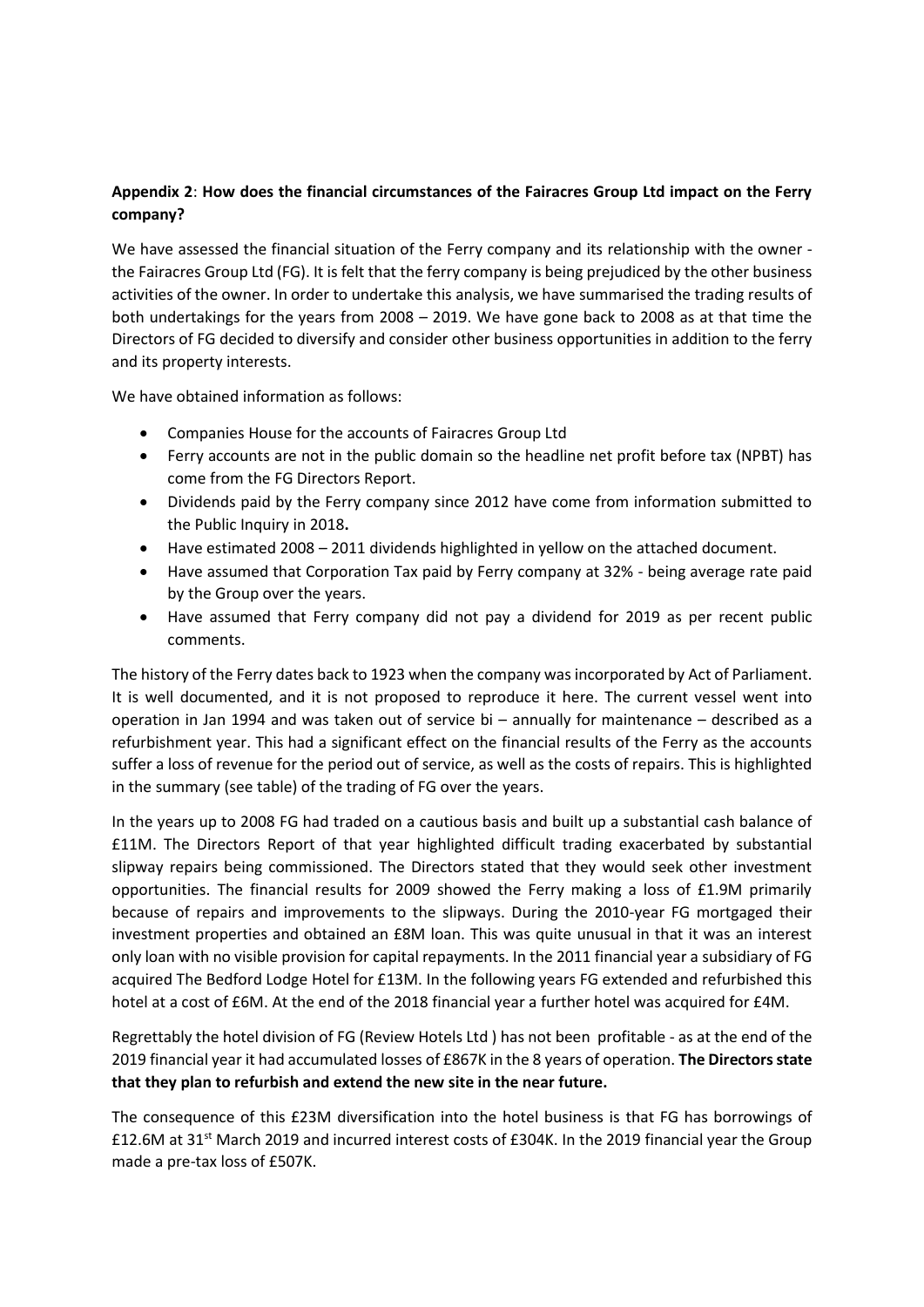The analysis of the financial results for the past 12 years show that the Ferry has paid FG dividends of £7M whilst making profits after tax of only £4.8M. This shortfall has been enabled by utilising the Ferry Replacement Reserve together with the depreciation charged on the vessel. These funds have gone to subsidise the other activities.

In addition, the Ferry pays FG management charges which have steadily increased. In 2018 these were £158K.

In analysing the financial results, it shows clearly that the activities **excluding** the Ferry have moved from a profit to a loss with the transitional year being 2014 when a loss of **£358K** was incurred. This increases to **£512K** in 2019.

The financial pressure must also be behind the changes in the ferry repair programme. Up until 2017 there was a **bi – annual refurbishment**. The Directors Report for 2017 states that Ferry turnover was maintained at £3.05M as a result of not taking the Ferry out of the water for a full refit. Consequently, costs were also contained, and profitability maintained.

The 2018 Directors Report of FG refers to repairs being carried out to the Ferry at a reduced level. Profitability was maintained.

The 2019 Directors Report states that repair work on the ferry was extensive and involved the ferry being out of the water for an extended period as part of the **four-yearly cycle** of refit works. Profit before tax was only £5K compared to £1,483M. To summarise the ferry was out of the water in November 2014 and then November 2018. Four years between major re-fits to improve profitability.

There has been changing views on the ferry's expected life span. Starting in 1996 at 23 years (expiring 2017) and ending up in 2019 at 40 years (expiring in 2034). The ferry vessel has been periodically revalued along the way to increase the value of the company.

# **Conclusions**

- The revenues from the ferry company have been used to support the other business activities of FG.
- FG have failed to make provision for the replacement of the ferry vessel putting the payment of dividends to themselves as the priority.
- In 2008 FG had £11M available but chose to incur significant borrowings as preparation for diversification. They then expended £23M on non - profitable hotel operations. This sum would have purchased several ferries.
- The pursuit of profit from the ferry caused the planning of repairs to be revised. This must have contributed to the unreliability of the vessel and caused great distress and financial loss to the residents and commercial undertakings in the Purbecks during 2019 when the ferry service was suspended for nearly 6 months.
- The Directors of FG admitted at the 2018 Public Inquiry that they placed the payment of dividends to themselves ahead of making provision for a new ferry. The Inspector stated that this was not tenable and was critical of this process.
- The constant revaluation of assets is used to justify ever higher dividends. This is a flawed and circular process. The assets are also overstated as it includes the value of the right to the income arising from operating the ferry.
- The Ferry Company has stated that they can borrow £5M to assist ferry replacement. However, it states that it could take many years to earn the balance. As the ferry is profitable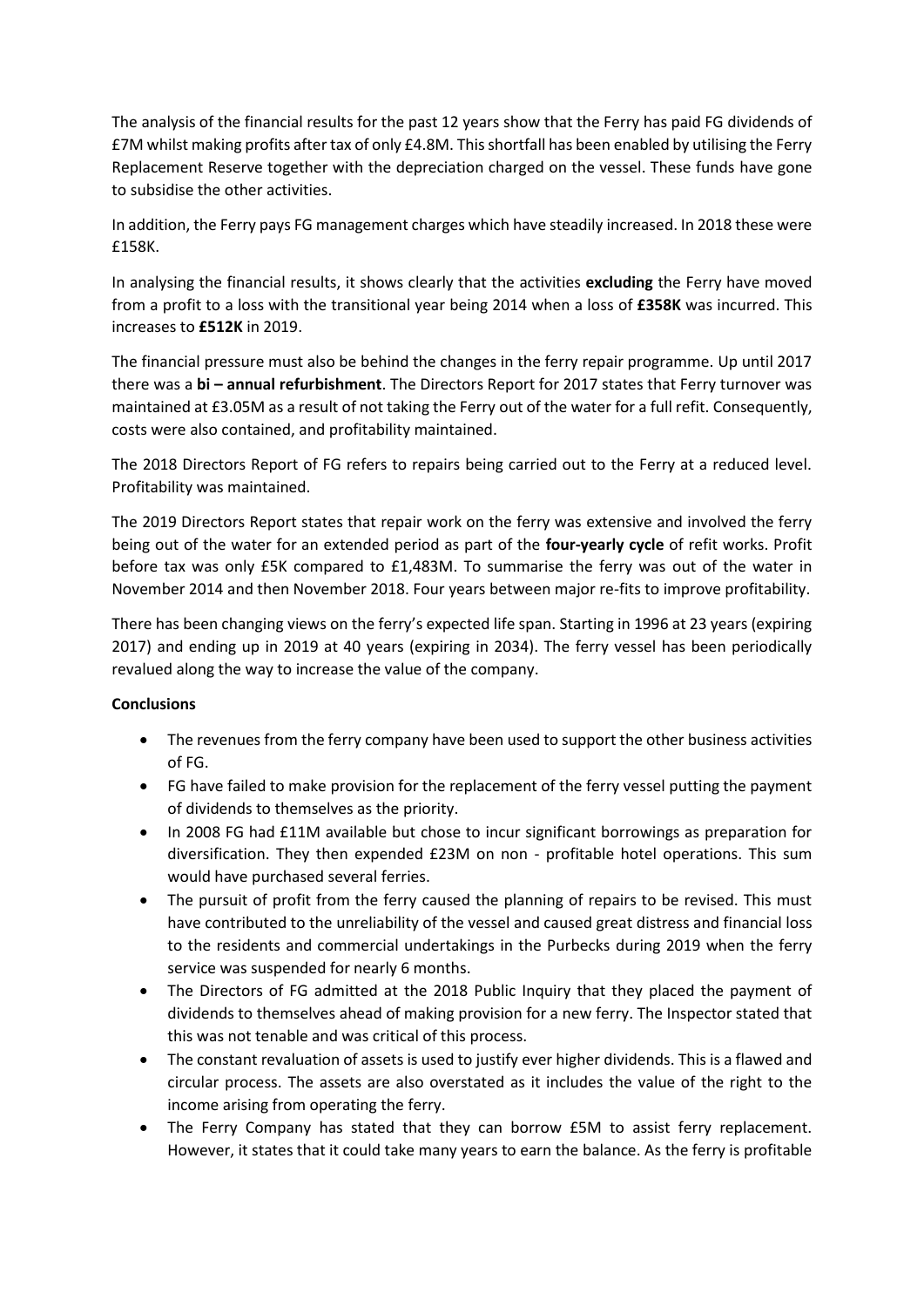when operating normally, we do not understand this comment. If the ferry is purchased outright there will be significant repayments of Corporation Tax which will assist the funding.